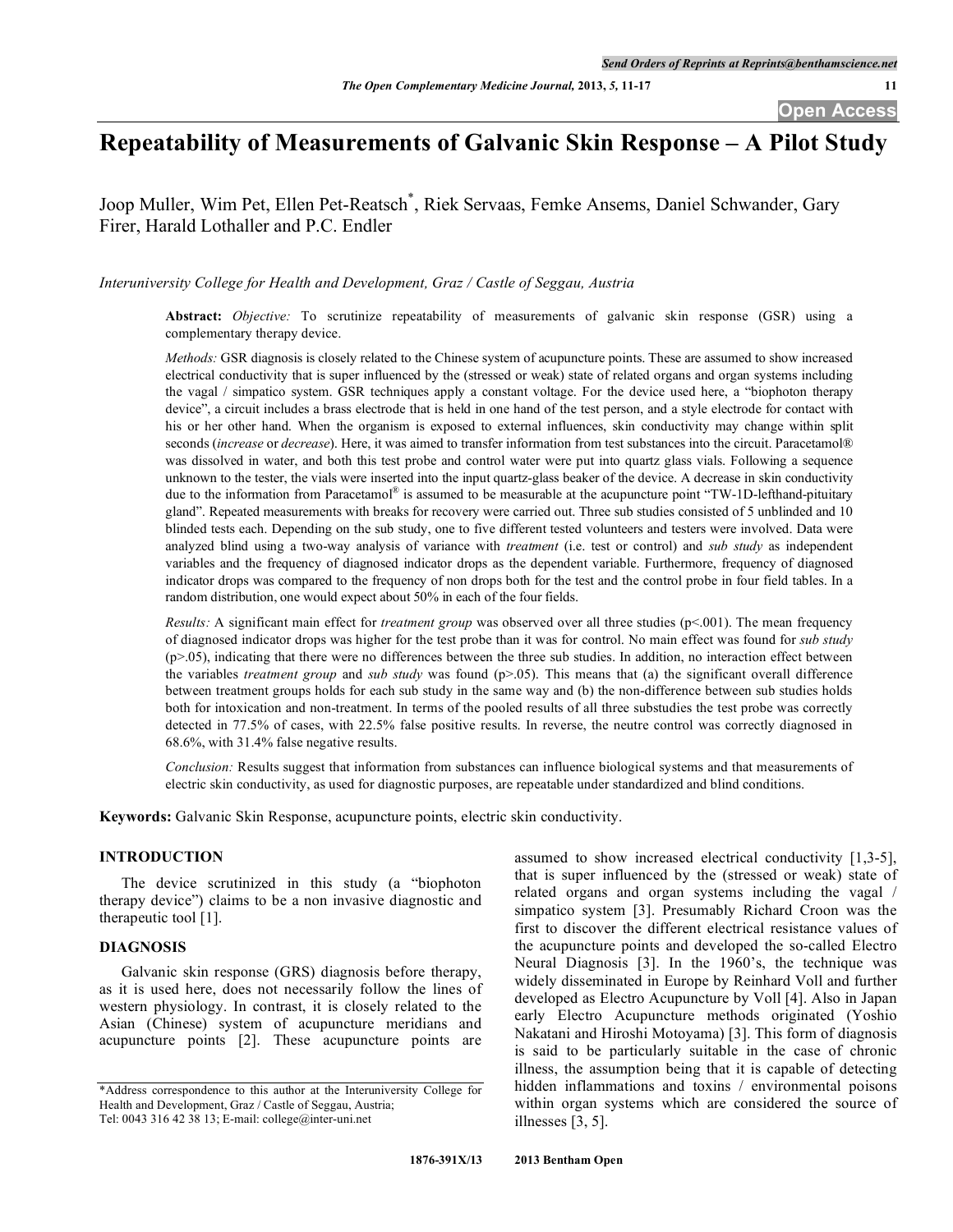### **GALVANIC SKIN RESPONSE**

The Galvanic Skin Response (GSR) is one of several electro dermal responses. Electro dermal responses are changes in the electrical properties of a person's skin caused by an interaction between environmental events and the individuals' physical and psychological state. Human skin is a good conductor of electricity even if a weak electrical current is applied. Galvanic Skin Response techniques apply a constant voltage. The circuit normally includes a brass electrode to be hold in one hand or a plate to put the hand or bare foot on, and a style electrode. The current that flows through the skin, as the voltage is applied, can be detected and displayed [6]. When the organism is exposed to internal or external influences, this conductivity may be chronically prominent in comparison to normal, or it may change within split seconds. Chronical prominence of skin conductivity under exposure to a standard low Voltage current is the basis of clinical biophoton diagnosis. Changes within seconds or split seconds are the basis of testing materials, chemicals or information "becoming" or "unbecoming" to the tested person. In general, a "becoming" (harmonizing) information (e.g. a nutrient or a remedy) is said to lead to an *increase* of skin conductivity, expressed by an indicator climb, neutre information to *no* change and "unbecoming" (disharmonic) information to a *decrease* of skin conductivity, expressed by an indicator drop. By using a special low pressure measuring technique, the style electrode of the biophoton therapy device used in the studies reviewed here is reported to be distinct from older measuring electrodes and minimizes the influence of the tester and the type of skin tested [8]. It may be interesting to note that the scale showing the decrease in skin conductivity is broader in the device used here than in devices of Electro Acupuncture according to Voll.

# **INFORMATION TRANSFER**

When the influence of becoming or unbecoming information is tested (on clients in order to find a therapeutic decision or on volunteers in the course of an experiment), the probe may be swallowed, or put directly on the bare skin, or it may be sealed in a (quartz) glass vial that is put on the skin or a mucous membrane [7]. Furthermore, the test probe may (directly or contained in a glass vial) be placed in a brass beaker (cup) that is connected to the diagnosis/therapy device. Connection may be via a closed circuit or involve one individual wire only. In the case of the biophotone therapy device scrutinized here, the individual single connection is a glass fibre cable. According to the manufacturer, glass fibre was chosen with regard to the photon nature of the information transfer. Various frequency passes may be applied, from "all pass" *via* " >10000 Hz", " >5000 Hz", ">2000 etc. to ">100 Hz".

### **TREATMENT**

Treatment is based on the assumption that every biochemical reaction in organisms is preceded by electromagnetic signals, among others in the visible (VIS) or "biophoton" range, and that such photon patterns may be scanned by the device, containing one-way fibre glass cables, filters, amplifiers and elements for phase correction,

and may be fed (back) to the biological system [1, 8]. Analogously, it is assumed that information from chemicals etc. may be transferred via the device.

In order to investigate possible effects of treatment with the biophoton device, pilot studies were performed previously, with promising results [9-11].

# **RESEARCH QUESTIONS**

Based on the abovementioned assumptions, it should be possible to measure the influence of a "becoming" (harmonizing) and an "unbecoming" (disharmonizing) probe on GSR, skin conductivity. This study is organized in tree subsequent blind experiments, with three step by step research questions.

*1. ("1V-1R"):* Is there a repeatedly measurable impact of a specific probe, tested versus control, on one volunteer's GSR, diagnosed by one single tester?

*2. ("5V-1R"):* Is there a repeatedly measurable impact of the specific probe, tested versus control, on several volunteers' GSR, diagnosed by one single tester?

*3. ("5V-5R"):* Is there a repeatedly measurable impact of the specific probe, tested versus control, on several volunteers' GSR, diagnosed by several testers?

#### **METHODS**

### **Test Probe and Device**

The study design requires a substance that, in Galvanic Skin Response (GSR) measurement, is known to lead to a decrease of GSR. Here, the drug Paracetamol® (N-acetyl-paminophenol. N-acetyl-p-aminophenol) was used. Both in animals and in humans the substance has an analgesic and fever-reducing effect [12, 13]. This pharmacological effect is probably caused by inhibition of an enzyme hormone synthesizing system (prostaglandin synthetase) in the brain (hypothalamus). In spite of its obvious beneficial effects in everyday clinical and over the counter healthcare, side effects [14, 15] and mild overdose effects were reported [16, 17] and adherents of "holistic" approaches in medicine argued that Paracetamol<sup>®</sup> on the long run use and abuse reduces the capacity of the organism for self regulation and self healing (personal communication). This led to preliminary experiments on information transfer from that substance via the "Biophoton Therapy Device" showing a decrease in GSR at the acupuncture point "TW-1D-lefthandpituitary gland" (unpublished material). Thus here, Paracetamol<sup>®</sup> is considered as an agent that, although useful in conventional medicine, uses to lead to a decrease in GSR.

500 mg Paracetamol ® were dissolved in 1 ml noncarbonated mineral water (test probe), and 1 ml noncarbonated mineral water was used as the control probe. At all times, a minimum distance of 80 cm was maintained between the containers. Both test and control probe were put into separate quartz glass vials.

Following a sequence unknown to the tester, the vials with test and control probes were inserted into the "input" quartz-glass beaker of the "Biophoton Therapy Device J. Boswinkel" (Health Angel International AS, type Chiren 4746, Germany).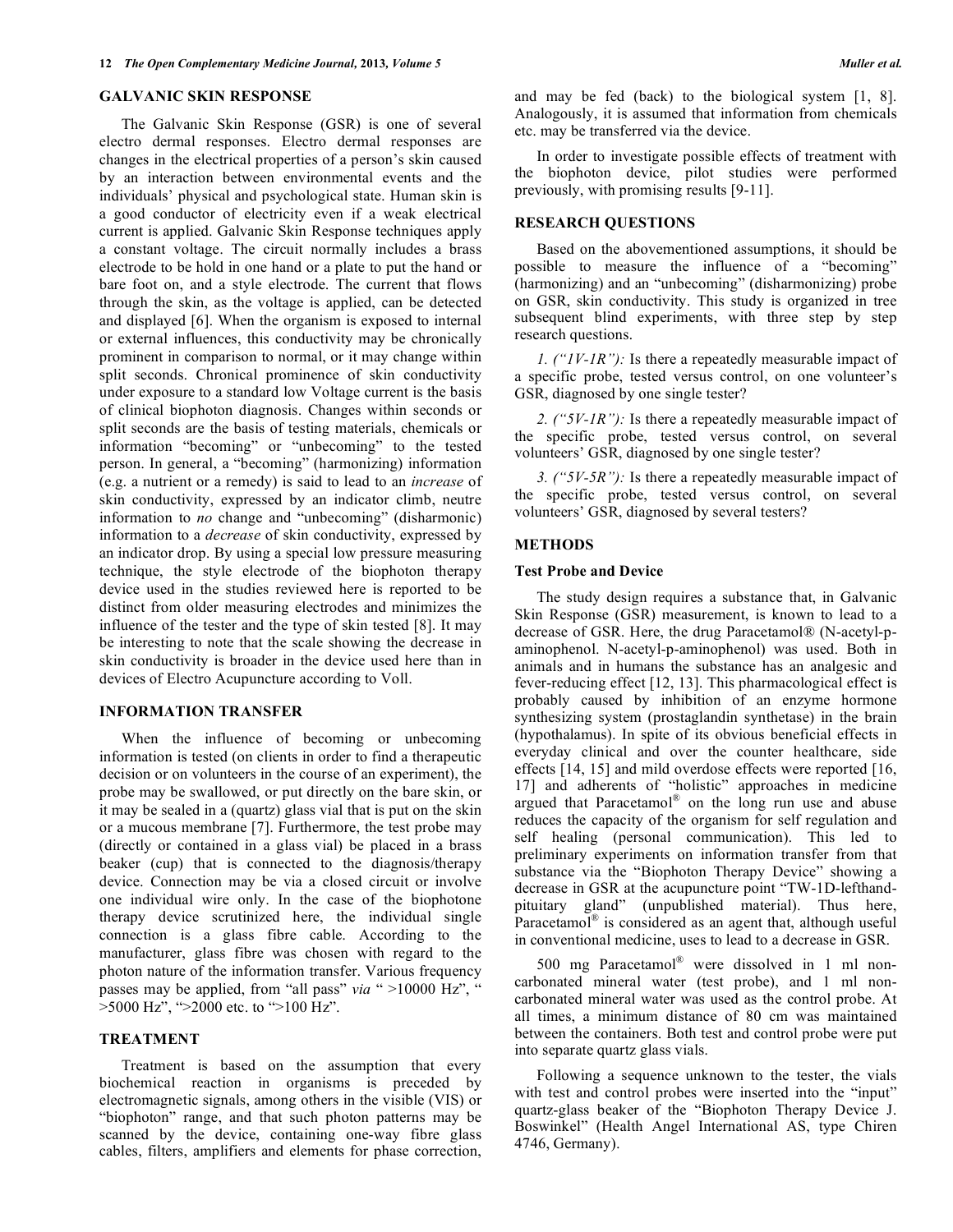

**Fig. (1).** Measurement point for the GSR effect of the probe. For explanation, see text.

**Table 1. Pilot Phase of Study 1 ("1V-1R"). o, Measurement; t, test Probe Put into the Input Beaker; Break, Break of 5 Minutes. For Explanation see Text**

| 1. Pilote Phase                                                                                                                  |  |
|----------------------------------------------------------------------------------------------------------------------------------|--|
| $o - t - o$ - break 5' - $o - t - o$ - break 5' - $o - t - o$ - break 5' - $o - t - o$ - break 5' - $o - t - o$ - break 5' - $o$ |  |
|                                                                                                                                  |  |

**Table 2. Main Phase of Study 1 ("1V-1R"). t/c, test or Control Probe Put into the Input Beaker. For further Explanation see Legend to Table 1**

#### **1. Main Phase**

*o - t/c -o - break 5' - o - c -o - break 5' - o - t/c - o - break 5' - o - t/c -o - break 5' - o - t/c -o - break 5' - o*

# **Measurement Point, Timing, Observed Parameter**

Changes in GSR due to Paracetamol® are assumed to be measurable at the acupuncture point "TW-1D-lefthandpituitary gland" (Fig. **1**). One measurement was given 30 sec, and GSR values were expected to recover within 5 min after application of the test probe.

A brass electrode moistened with water was held in the volunteer's right hand. This hand electrode was connected to the device by an electric cable. The tester, a trained biophoton therapist (i.e. with a minimum of 3 years training which, in the Netherlands, is equivalent to a Bachelor's level), tipped the pin of the measuring style electrode onto the abovementioned acupuncture point. According to the manufacturer, this style electrode is specially designed to balance variations in pressure applied by the tester. The observed parameter was the decrease of GSR, expressed by an indicator drop on the analogue display of the device (arbitrary units) combined with an acoustic signal.

An additional person (assistant) observed / listened to the results and noted them into the protocol.

## **Design and Participants**

All volunteers were treated with the standard "harmonizing" programme of the therapy device before the onset of the measurements. During the experiment, following a first ("warming up") measurement, the assistant put the test or control probe in the input beaker which is connected to the biophoton therapy device by a glass fibre

cable. This was given 30 seconds. Then, the second measurement was performed, this was given 2 sec. Following, there was a 5 minutes break to let reset the original basic value of GSR at the acupuncture point. This was repeated for a total of 5 applications of test or control probe, 5 breaks and 11 measurements per sequence. Each part of the study consisted of 5 unblinded pilot sequences and 10 blinded main sequences. In the study design *2 ("5V-IR"*) the volunteers were rotating during the measurements and in the study design *3 ("5V-5R")* both volunteers and testers were rotating. The studies took part in therapist's rooms in Ter Aar and Haarlem, The Netherlands. Volunteers (2 male, 3 female) were between 32 and 65 years old; testers (1 male, 4 female, JM, RS and FA, see list of authors) were between 30 and 56 years old. All volunteers and testers were in good subjective health.

*1 ("1V-1R"):* Table **1** shows the protocol of one sequence of the unblinded pilot phase. 11 measurements were involved, with 5 applications of the test probe and five breaks for recovery of GSR values. One volunteer, one tester and one assistant were involved, and the sequence was applied to the volunteer 5 times subsequently.

Table **2** shows the protocol of one sequence of the blinded main phase. 11 measurements were involved, with 5 applications of the test or control probe and five breaks for recovery of GSR values. One volunteer, one tester and one assistant were involved, and the protocol was applied to the volunteer 10 times subsequently.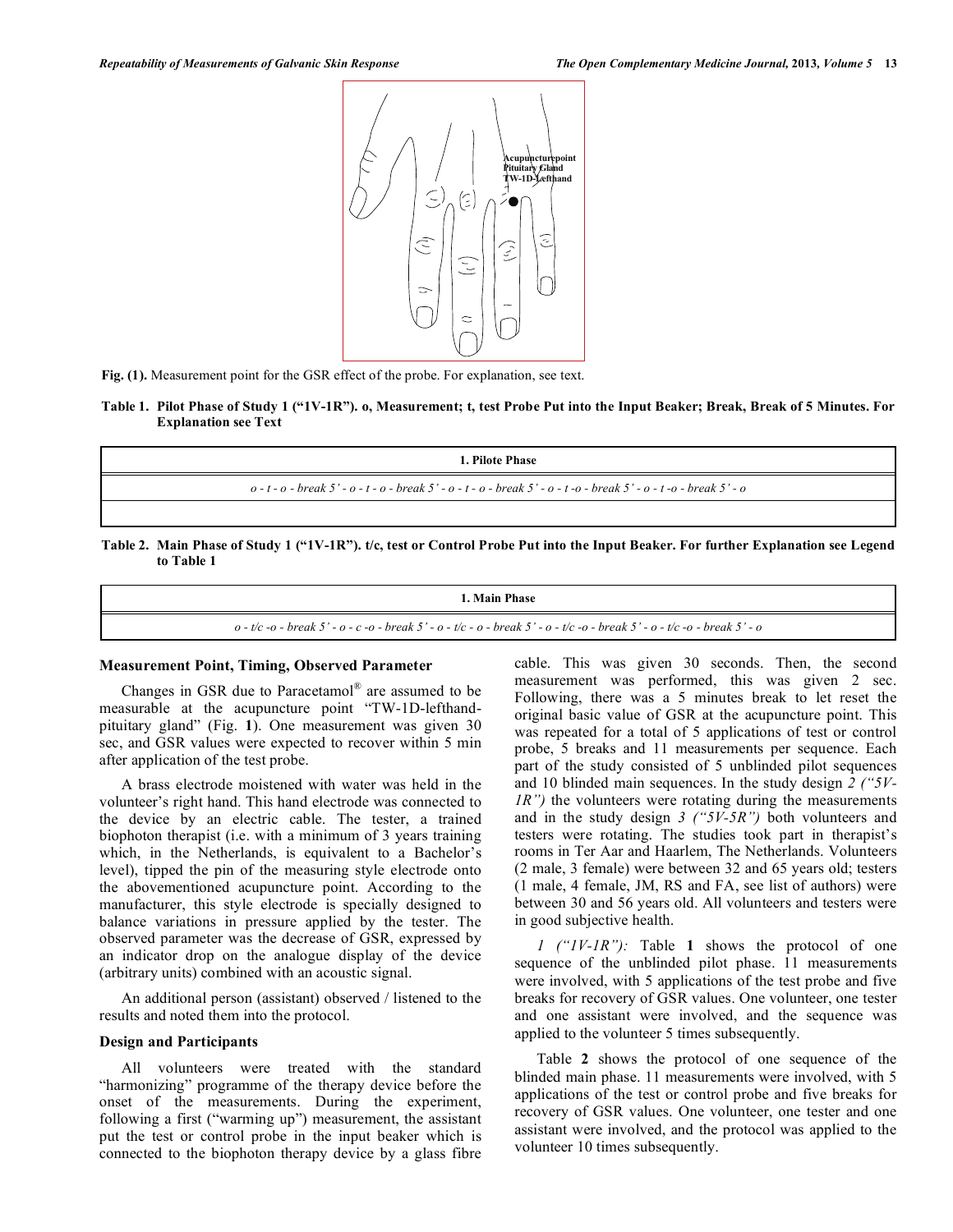#### **Table 3. Means and Standard Deviations for all three Sub Studies. For Explanation see Text**

|             | <b>Test</b>    | Control        |        |
|-------------|----------------|----------------|--------|
| Sub study 1 | $0.70 + .47$   | $0.27 \pm .45$ | .001   |
| Sub study 2 | $0.83 \pm .38$ | $0.30 + .47$   | < 0.01 |
| Sub study 3 | $0.77 \pm .43$ | $0.40 \pm .50$ | .005   |
| Overall     | $0.78 \pm .42$ | $0.31 \pm .47$ | < 0.01 |

**Table 4. Four Field Table on Study 1. (1V-1R). For Explanation See Text**

| $1V-1R$                 | No Drop   | Drop       |
|-------------------------|-----------|------------|
| control: $30(100\%)$    | 22(73%)   | 8(26.7%)   |
| test probe: $20(100\%)$ | $6(30\%)$ | $14(70\%)$ |
| P < 0.01                |           |            |

**Table 5. Four Field Table on Study 2. (5V-1R). For Explanation See Text**

| $5V-1R$                 | No Drop     | Drop         |
|-------------------------|-------------|--------------|
| control: $20(100\%)$    | 14(70%)     | $6(30\%)$    |
| test probe: $30(100\%)$ | $5(16.7\%)$ | $25(83.3\%)$ |
| p < 0.001               |             |              |

*2. ("5V-1R"):* The protocols for the sequences of the pilot and the main phase are identical with those shown in Tables **1** and **2**. Five volunteers, one tester and one assistant were involved, and the protocol was applied to each of the 5 volunteers once in the pilot phase and twice in the main phase.

*3. ("5V-5R"):* The protocols for the sequences of the pilot and the main phase are identical with those shown in Tables **1** and **2**. Five volunteers, 5 testers and one assistant were involved, and the protocol was applied to each of the 5 pairs of volunteers + testers once in the pilot phase and twice in the main phase.

The study design was approved by the ethics committee of the Interuniversity College.

#### **Statistical Analysis of Data**

The protocol forms were analyzed blind by the statistical department of the Interuniversity College Graz, Austria, using a two-way analysis of variance (IBM SPSS Statistics 20). Comparisons of the frequency of diagnosed indicator "drops" was performed both between the two *treatment groups* and across the three *sub studies*. Drops were encoded as "1" and non drops as "0", and means and standard deviations were calculated. Furthermore, frequencies of diagnosed drops / non drops were compared in four field tables using Pearson's chi-square tests (IBM SPSS Statistics 20) both for the test and the control probe. These frequencies were also expressed in % of real applications of test or control substance.

## **RESULTS**

Table **3** compares the means and standard deviations of frequencies of diagnosed drops in the control and the test probe.

The means for the test probe were significantly higher than those for the control probe, both overall and for each sub study. No significant interaction was found between the variables *treatment* and *sub study* (p=.654). Eta <sup>2</sup> amounted to 0.199 for the overall comparison between groups. There were no differences between sub studies, regardless of whether *treatments* were considered together (p=.501) or separately (p=.581 for test probe, p=.581 for control probe). Eta<sup>2</sup> amounted to 0.010 for the overall comparison between the sub studies.

Frequencies of diagnoses were also expressed in % of real applications of control and of test substances (Table **4**). In a random distribution, one would expect about 50% in each of the four fields. As can be seen, 73% of control applications led to "no drop" diagnoses, whereas 70% of test probe applications led to "drop" diagnoses. In other words, when one volunteer and one tester were involved, the disharmonizing test probe was correctly detected in 70% of the cases, with 30% false positive results. In reverse, the neutre control was correctly diagnosed in 73%, with 26.7 false negative results.

When 5 volunteers and one tester were involved (Table **5**), the disharmonizing test probe was correctly dedected in 70% of the cases, with 30% false positive results. In reverse, the neutre control was correctly diagnosed in 83.3%, with 16.7 false negative results.

When non drops were coded "0" and drops "1", mean  $+$  S.D. was  $0.30 \pm 0.47$  for control and  $0.83 \pm 0.38$  for the test probe.

When 5 volunteers and 5 testers were involved (Table **6**), the disharmonizing test probe was correctly dedected in 76.7% of the cases, with 23.3% false positive results. In reverse, the neutre control was correctly diagnosed in 60%,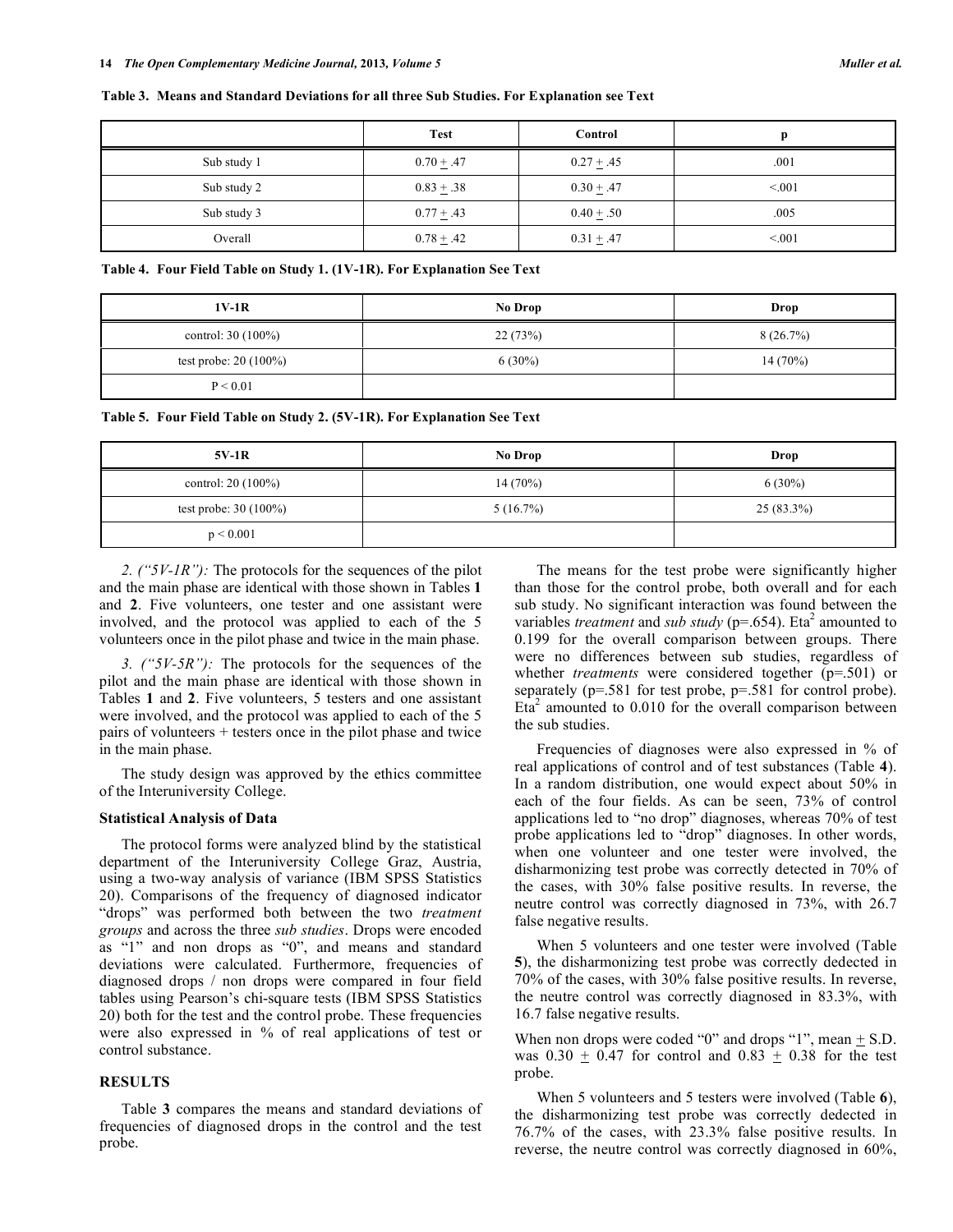# **Table 6. Four Field Table on Study 3. (5V-5R). For Explanation See Text**

| 5V-5R                   | No Drop     | Drop      |
|-------------------------|-------------|-----------|
| control: $20(100\%)$    | $12(60\%)$  | $8(40\%)$ |
| test probe: $30(100\%)$ | $7(23.3\%)$ | 23(76.7%) |
| p < 0.05                |             |           |

**Table 7. Four Field Table on Pooled Results from Studies 1.-3. For Explanation See Text**

| Pooled Results 1.-3.    | No Drop       | Drop         |
|-------------------------|---------------|--------------|
| control: $70(100\%)$    | 48 $(68.6\%)$ | $22(31.4\%)$ |
| test probe: $80(100\%)$ | $18(22.5\%)$  | 62 (77.5%)   |
| p < 0.001               |               |              |



**Fig. (2).** Experimental setup. For explanation, see text.

with 40% false negative results. Findings are statistically significant ( $p < 0.05$ ).

When non drops were coded "0" and drops "1", mean  $+$ S.D. was  $0.40 \pm 0.50$  for control and  $0.77 \pm 0.43$  for the test probe.

When the results of all studies 1.-3. were pooled (Table **7** and Fig. **2**), the disharmonizing test probe was correctly detected in 77.5% of the cases, with 22.5% false positive results. In reverse, the neutre control was correctly diagnosed in 68.6%, with 31.4% false negative results. Findings are statistically significant ( $p < 0.01$ ).

When non drops were coded "0" and drops "1", mean  $+$ S.D. was  $0.31 + 0.47$  for control and  $0.78 + 0.42$  for the test probe.

### **DISCUSSION**

The objective of the study was to scrutinize repeatability of measurements of galvanic skin response (GSR) using a "biophoton device".

When one volunteer and one tester were involved, information from a "disharmonizing" test probe was correctly detected in 70% of the cases, with 30% false positive results. In reverse, control was correctly diagnosed in 73%, with 26.7 false negative results. Findings are statistically significant ( $p < 0.01$ ). When 5 volunteers and one tester were involved, the test probe was correctly detected in 70% of the cases and control in 83.3% ( $p < 0.01$ ). When 5 volunteers and 5 testers were involved, the test probe was correctly dedected in 76.7% and control in 60% (p  $< 0.05$ ). When the results of all 3 studies were pooled, the test probe was correctly detected in 77.5% of the cases, with 22.5% false positive results. In reverse, the neutre control was correctly diagnosed in 68.6%, with 31.4% false negative results ( $p < 0.01$ ).

While this paper was in preparation for print, a repetition of study 2 (above) involving one tester and 23 volunteers was performed by GF and DS at the School for Natural Medicines in Zurich, Switzerland (unpublished material). Their experimental setup was in principle the same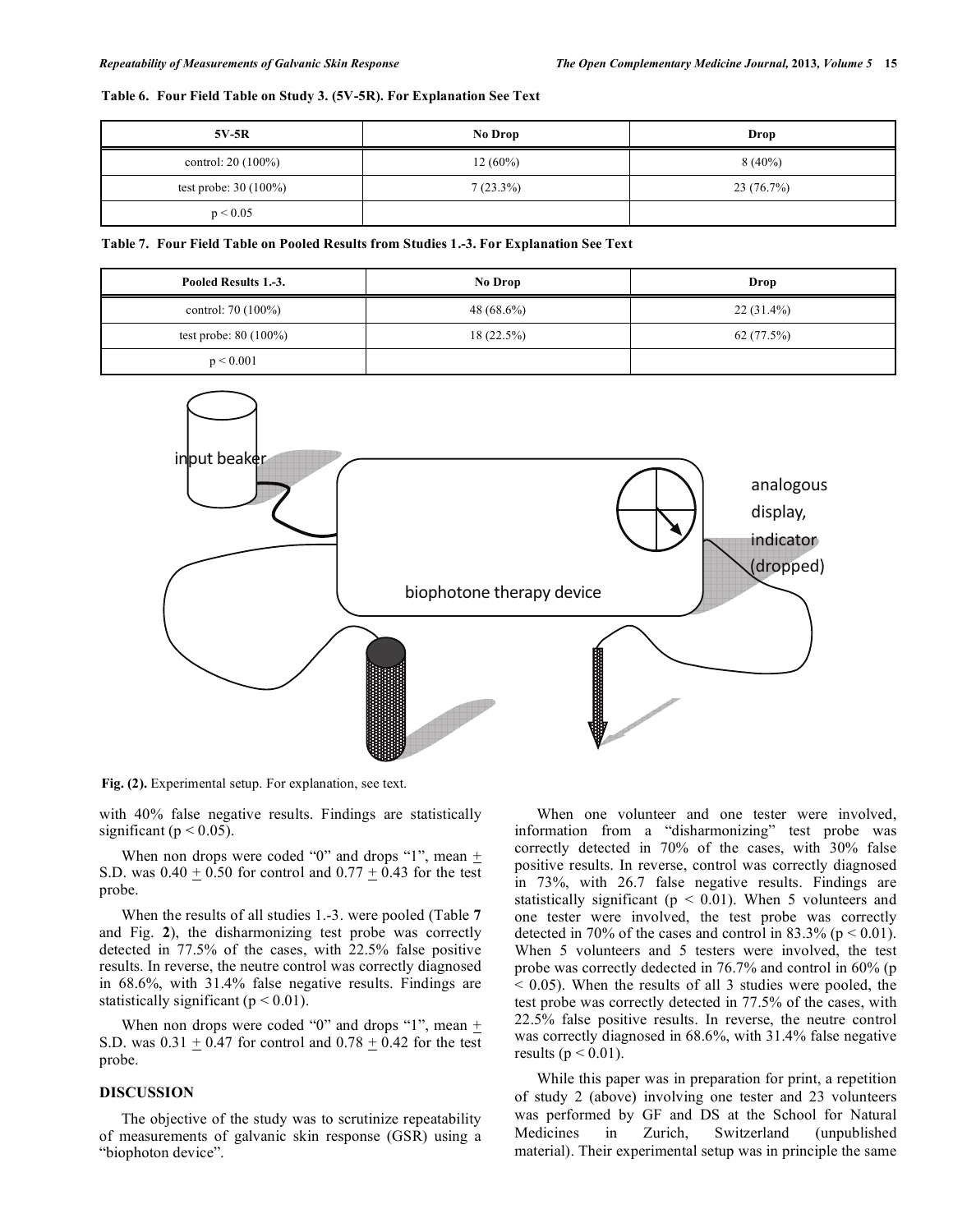

Fig. (3). Pooled results from studies 1.-3. Ordinate = frequencies of diagnosed drops / non drops expressed in percent of real applications of control and of test substance. For further explanation see text.

**Table 8. Four Field Table Showing the Results of the Repetition Study. For Explanation See Text**

| <b>Rep. 23V-1R</b>       | no drop       | Drop         |
|--------------------------|---------------|--------------|
| control: 230 (100%)      | 167(72.6%)    | 63 (27.4%)   |
| test probe: $230(100\%)$ | $140(60.9\%)$ | $90(39.1\%)$ |
| p < 0.01                 |               |              |

as reported here, especially regarding the use of a biophoton therapy device, Paracetamol® and acupuncture point "TW-1D-lefthand-pituitary gland". However, there were also methodological differences: participants were not treated with the standard "harmonizing" programme before the start of measurements; the number of measurements per participant was higher (10 instead of 5); all participants were present at the same time (albeit with those recovering or waiting between measurements in a separate room), as opposed to study 2, where participants entered the area at different times; and they had to move physically and wash their hands between sets of measurements. Furthermore, the repeat study involved more test substances and one more measuring point than study 2, (where only one test substance was tested against control and one point was measured for GRS).

In the repeat study (Table **8**, Fig. **3**), the disharmonizing test probe (Paracetamol®) was correctly detected in 39.1% of cases, leaving 60.9% false positive results. In the reverse experiment, the neutre control was correctly diagnosed in 72.6%, with 27.4% false negative results. Although the differences were less marked than in the studies 1-3, they were still statistically significant ( $p < 0.01$ ).

When non drops were coded "0" and drops "1", mean + S.D. was  $0.27 \pm 0.45$  for control and  $0.39 \pm 0.49$  for the test probe.

The results seem to confirm that information from biophoton therapy devices can influence biological systems and that measurements of electric skin conductivity as they are used for diagnostic purposes are repeatable under double blind conditions. Further research on the model presented here is ongoing using different test substances. Further studies may investigate the influence of the methodological differences between the original and the repeat study described above. Furthermore, independent methods (such as heart rate variability) should be used to monitor effects of information transferred via the biophoton device in order to further validate the use of skin conductivity measurements as a diagnostic tool.

Results are in line with a study performed in the 1980ies [7, 18], using the medicine test according to Voll. A phial containing a homeopathic remedy was either placed in close proximity to a patient, or was included in a testing circuit. Electric conductivity of the skin and its changes were measured. The authors, R. van Wijk and F.A.C. Wiegant, wrote: "In both cases, the remedy is not in direct contact with the skin and the phial seems to be permeable to the 'information' which characterizes the remedy. Different series of experiments showed a significant deviation between an agitated dilution of sulphur and placebo" [18, p. 81].

Information transfer from a drug sealed in a glass vial via an electronic circuit was also described in immunological [19, 20] and zoological experiments [21, 22]. Recent